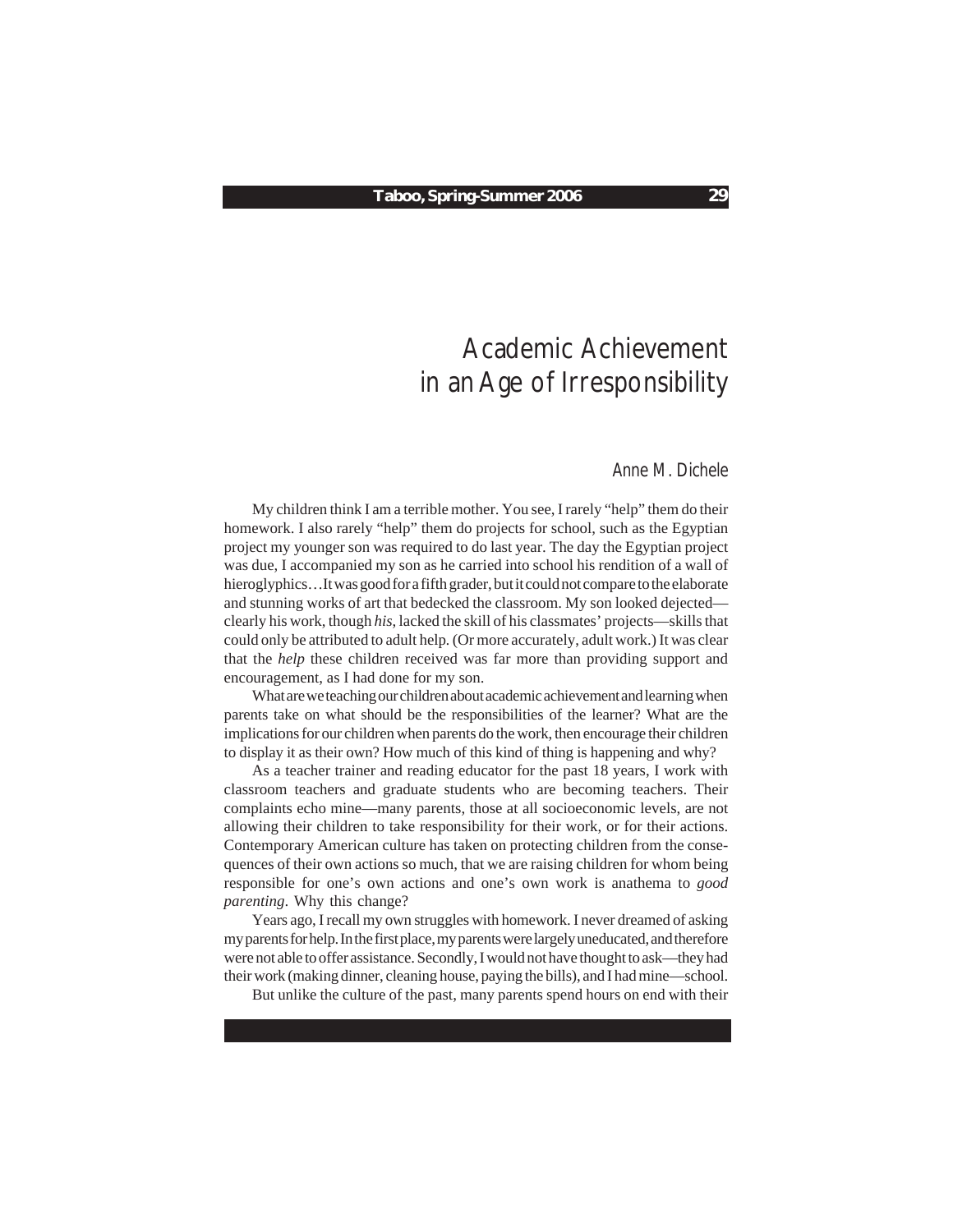#### **30 Academic Achievement**

children under the guise of *helping them* with their homework. Many parents complain about the time spent doing homework with their children, and the pressure such demands place on evenings at home. Clearly, if parents are complaining about too much homework, they are doing too much for their children. But teachers, too, are partly to blame.

Many teachers presume that those adults at home will help a child if that child encounters problems while doing homework. But I believe the presumption that homework should be a joint effort of the student and adults is wrong-headed. By "helping" students with homework, the sense of competence that one could potentially gain by accomplishing work independently is lost. (Not to mention the frustrations of parents and caregivers who either cannot or do not want to do homework nightly with their children.) Teachers need to learn how to assign homework that is truly independent practice, and to make it clear to students that they should rarely, if ever, request the assistance of others in its completion. Parents, for their part, need to stop assuming responsibility for the work of their children.

But why has our culture shifted so? Why is it that we no longer allow children to learn from their own mistakes, to live out the consequences of their actions, to do their own work? And what of the behavior of our children?

I work with classroom teachers daily, and although those teachers rarely see themselves as contributing to the irresponsibility of their students, parents are indicted frequently. In particular, discipline issues in classrooms have become battlegrounds for parents to defend the actions of their children to their teachers, and an increasing opportunity for kids to be "let off the hook." Parents consistently tend to provide rationalizations for poor behavior in their children. Rarely, if ever, do parents simply say, "My child was wrong, how do you want to handle it?"

Why the reluctance for parents to admit poor behavior on the part of their children? In part, I believe many parents have become so wracked with guilt over so many cultural issues: the lack of time they spend with their children; the limited quality of family life in general; the high rates of divorce; their competing responsibilities; that admitting your child was wrong is perceived by parents as a poor reflection on their own parenting ability overall. Yet nothing could be further from the truth.

It is the *job* of children to make mistakes. It is no more a reflection on good or bad parenting than any other aspect of childhood. Children, like adults, *learn* from errors, but only when they are allowed to acknowledge them, and live out their consequences. Yet we live in a culture which shields children from the very things which help them develop a sense of competency and confidence in the world, and then wonder as they get older why they do not seem capable of managing their own lives, of keeping a job, of financially supporting themselves.

A simple case in point: recently I was in an elementary school in a moderately affluent suburb, supervising a student teacher at the school. I arrived early in the morning, and watched in sadness, though not in surprise, as a line of at least ten or more little ones waited to use the office telephone. In each case, these youngsters were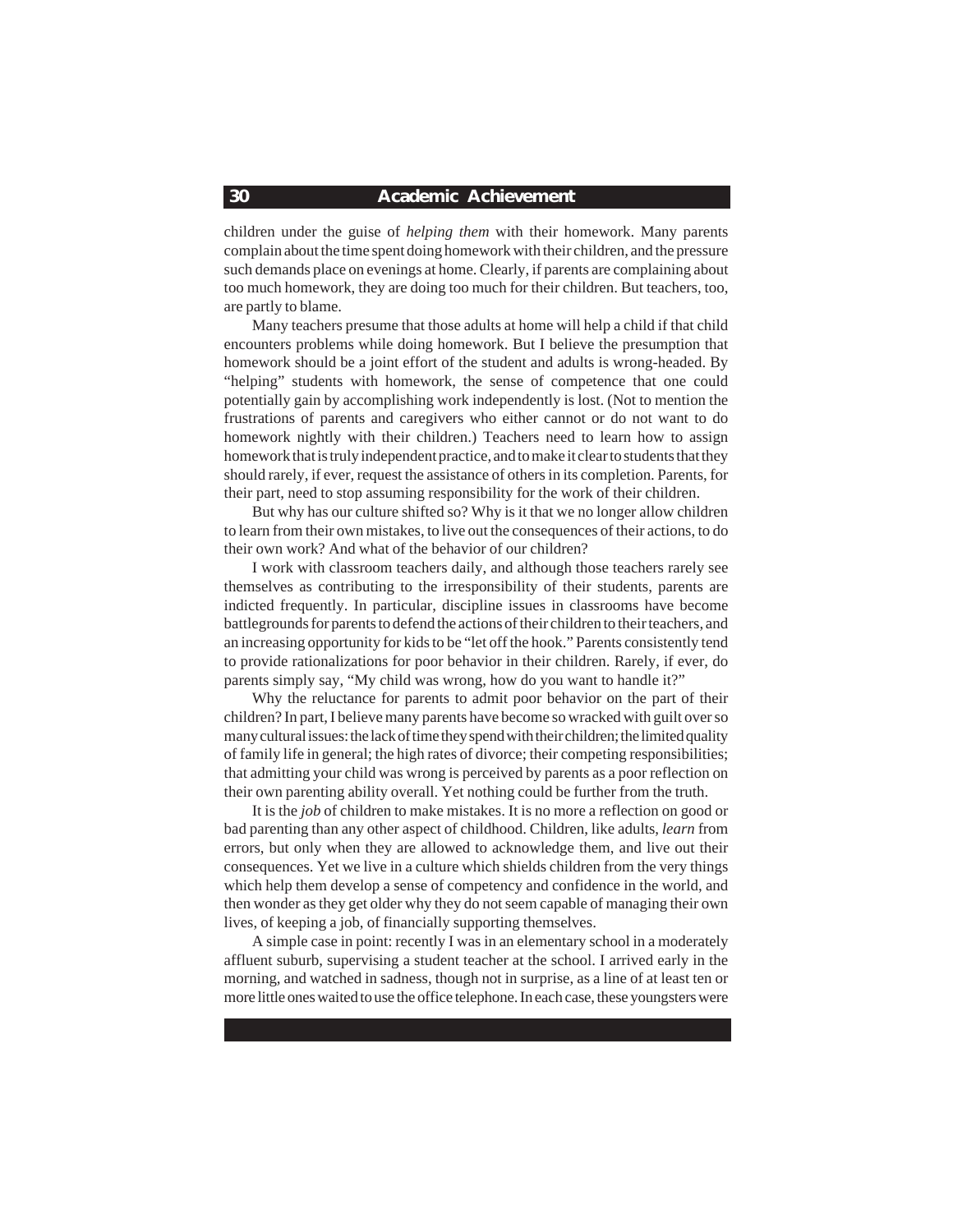#### **Anne M. Dichele 31**

phoning home to have a parent bring to school a forgotten item: a book, a permission slip, a lunch, even shin guards for after school soccer practice. As I listened to their conversations, I contemplated the inherent lessons we are teaching our children in such instances: it's okay not to be responsible for your things; nothing bad will happen if you don't do what you've been asked to do; someone else will take care of it for you.

Moreover, what was startling to me was the tone of voice many of these less-thannine year olds were using to speak with their parents. In nearly every case, they sounded impatient, angry, and annoyed that their *parents* had allowed them to forget whatever they had forgotten. "Why didn't you put my lunch in my backpack?" "I told you I needed that permission slip today!" "You knew I had soccer this afternoon!"

I could only imagine the parental angst on the other end of the phone and perhaps even the guilt-laden apologies from adults whose children were arrogantly reminding them that they were less than perfect parents. My guess is that there was not a single parent who responded to the phone calls of that day with, "I am sorry, but it is your responsibility to remember to bring your books to school with you, not mine. You need to go back to class and accept responsibility for this yourself."

But this last response would be precisely what a good parent should say. The failure of parents to allow children to take responsibility for their actions (or their forgetfulness in this case,) leads children to continue to live irresponsibly, and to continue to blame others for their actions. Indeed, were I principal of the school, I might ban any opportunity on the part of these children to make the initial phone call, thereby circumventing the parent taking responsibility altogether.

But the real crux of the issue for us as educators is considering how does this culture of irresponsibility affect learning? One of the most critical differences between successful learners and non-successful learners is *persistence*. And one only becomes persistent through taking on responsibility for the tasks given them. If you are always allowed to act irresponsibly, when do you learn how to stay with a responsibility long enough to truly grapple with it?

I think video games are an excellent contemporary example of the lack of persistence in our culture. *Cheat codes* are easily accessible on the internet for the various video games being marketed. When kids play, if the going gets too tough, they simply look up a cheat code to find an easy way to beat the game. Irresponsibility is the cheat code of academic achievement. Why things get tough, get others to do it for you, blame someone else, give up, because it's not your responsibility anyway.

The minority achievement gap is equally attributable in part to the culture of irresponsibility in which we are engaging. Being from a background of poverty, a broken home, a dangerous neighborhood, a non-English speaking environment, and whatever else, leads many educators to accept less from students, to make excuses for their lack of responsibility and persistence. At a conference sponsored by the Office of Educational Research and Improvement (OERI) on student motivation, one of the major conditions that limited academic success was found to be the lack of high expectations for low-achieving students. The report states: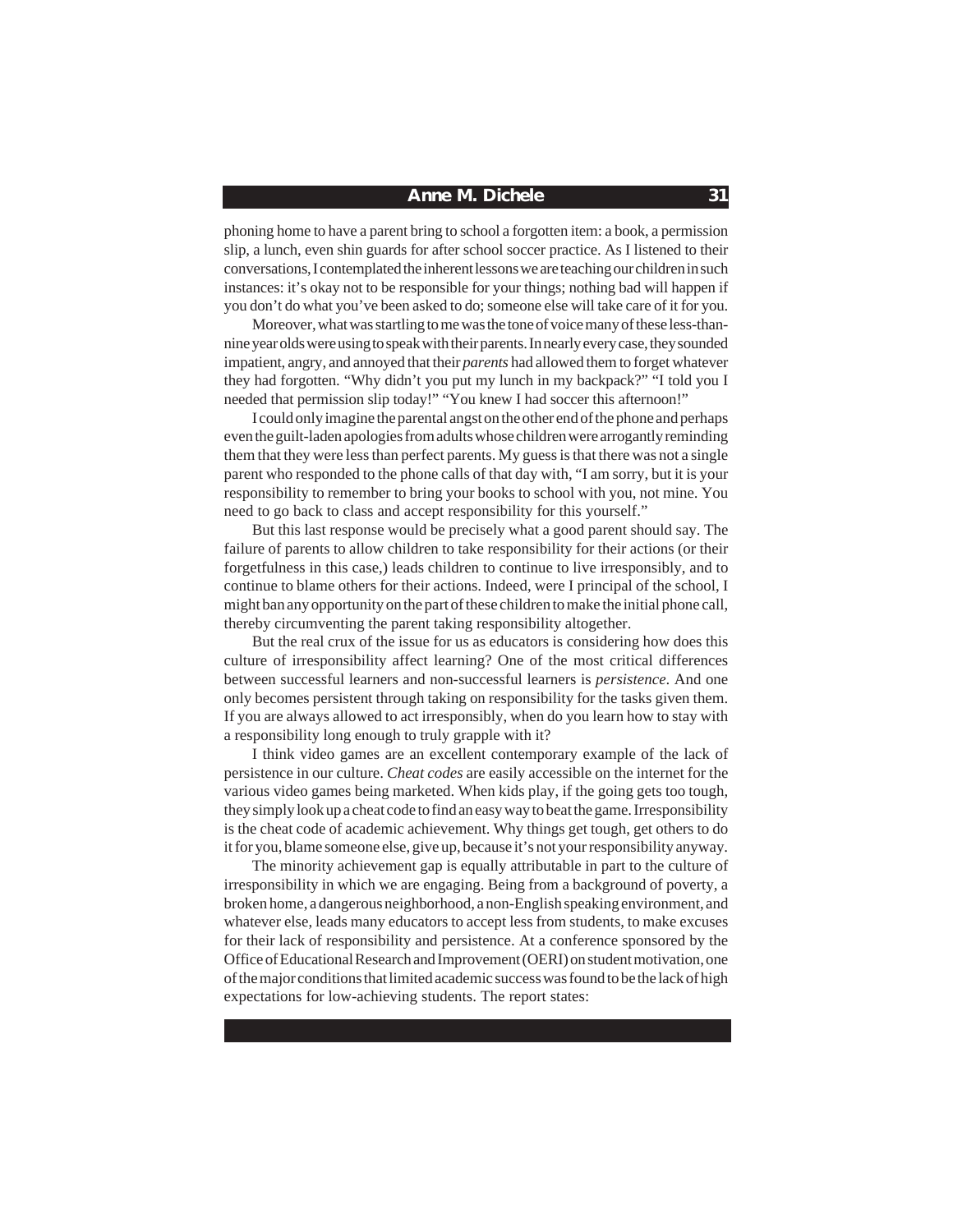### **32 Academic Achievement**

In an attempt to be fair and protect their pupils' self-esteem, teachers often excuse disadvantaged students from the effort that learning requires. This practice obscures the connection between effort and accomplishment and shields children from the consequences. The practice also sets the stage for later failure. (1992)

By taking struggle and persistence out of our children's lives, we take away the very qualities that will provide them with academic achievement. It was Albert Einstein who once said, "It's not that I'm so smart, it's just that I stay with problems longer." Persistence matters to academic achievement. Taking responsibility for one's own actions is integral to learning—regardless of ability, regardless of background.

Recently, researchers have begun to consider more acutely the importance of self-regulation to academic achievement. The research clearly indicates that "the desire to accomplish goals, in addition to an interest in and effort toward schoolwork…and persistence in the face of difficulty are all important elements of success in school" (Corno, 2002). Further, Corno states that "the central theme in classrooms that encourage children to take responsibility for their learning is that students need *less* rather than more instructional mediation" (p.82).

What does this mean for those of us who teach? As a reading teacher and a trainer of future reading teachers, the recent return to an emphasis on skill instruction and testing may need to be tempered by the concerns for responsibility and persistence. Good readers, like good learners, persist in the face of difficult texts. Good readers find a sense of accomplishment in what others consider a "hard read." I believe persistence is particularly critical to the nature of literate persons, and a culture which does not teach persistence can never be fully successful in its goal for full literacy.

The legacy of our culture of irresponsible behavior is now beginning to reach university levels. Last year, for the first time in my 18-year career as a university professor, a student initiated a law suit against me because this student received a grade of "C" in my course. Any grade below a "B" in a professional program, such as the teacher preparation program in which I teach, requires that the student retake the course. The logic of this requirement is completely appropriate: if you don't know the material covered in the course, you cannot be a professional in the field, but you do have the opportunity to take the course again.

Yet, the student was adamant that because all the assignments were completed, there should be no failure. That the quality of the work was lacking, or that the student never took advantage of my office hours or came for extra help after failing the midterm exam, did not seem to be relevant factors.

I believe our public schools, our culture, and our parenting have failed students such as this one. For a student in a professional program not to understand the responsibility one should take for one's own work, and the quality of it, is not only sad, but dangerous. How many others, like this student, are on their way to professions such as medicine, teaching, business? How many others, like this student, will find ways to "get around" the requirements while in training, only to fail